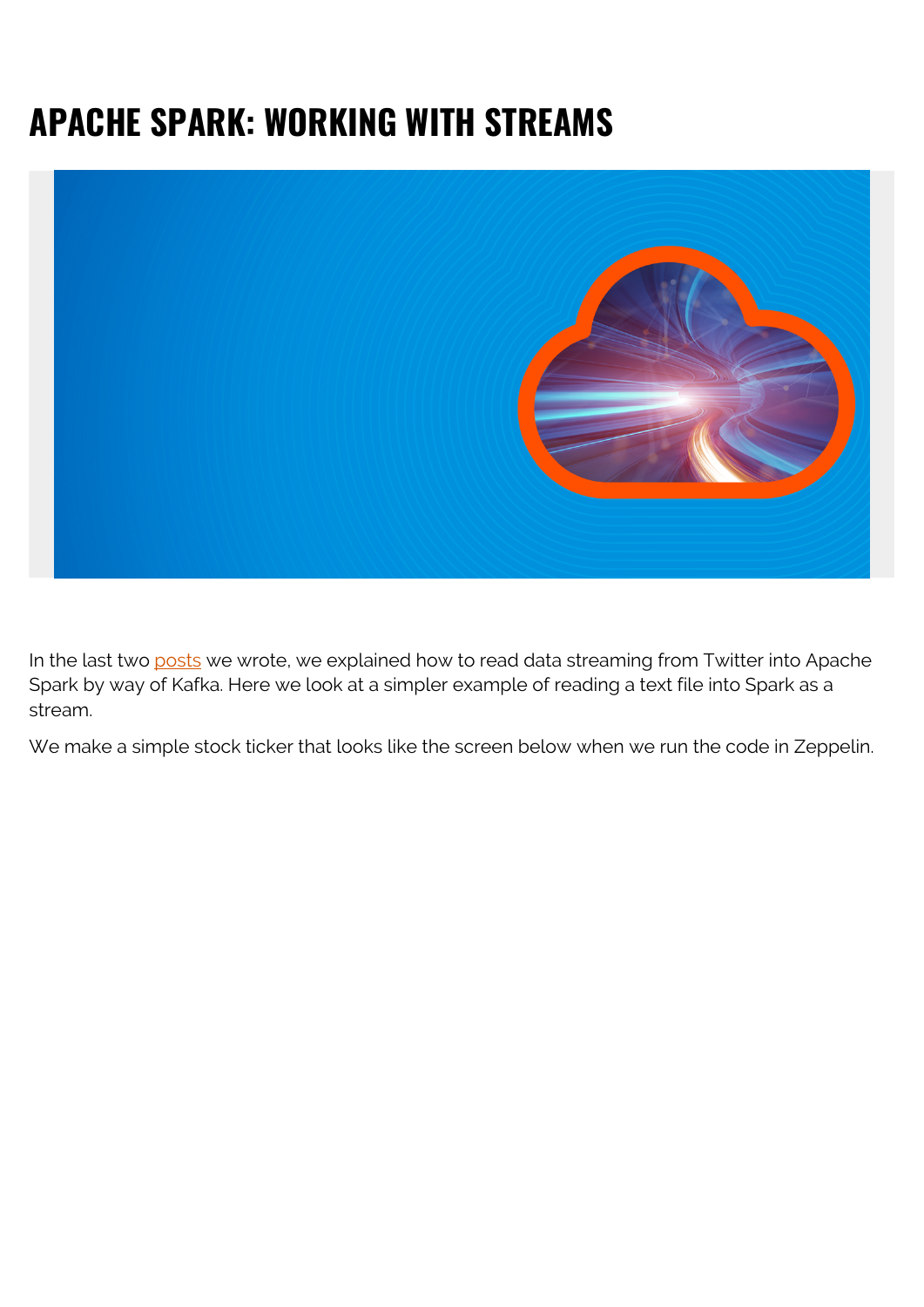| 2 Zeppelin                                                                                                                                                                                                                                                                                                     | Notebook $\sim$<br>Job                                                                                                                                                                                                                                                                                                                                                                  | Q<br>Search your Notes | anonymous -                       |
|----------------------------------------------------------------------------------------------------------------------------------------------------------------------------------------------------------------------------------------------------------------------------------------------------------------|-----------------------------------------------------------------------------------------------------------------------------------------------------------------------------------------------------------------------------------------------------------------------------------------------------------------------------------------------------------------------------------------|------------------------|-----------------------------------|
| stockPrices <b>PEU</b>                                                                                                                                                                                                                                                                                         | <b>B</b> ⊗ Head →<br>O<br>$\circ$                                                                                                                                                                                                                                                                                                                                                       |                        | <b>EBO A</b> default <del>v</del> |
| import spark.implicits.<br>inport org.apache.spark.sql.types._<br>import org.apache.spark.sql.Encoders<br>import org.apache.spark.streaming.                                                                                                                                                                   |                                                                                                                                                                                                                                                                                                                                                                                         |                        | FINISHED D II U @                 |
| val ssc = new StreamingContext(sc, Seconds(S))<br>case class prices(price:String ,time:String)<br>val lines = ssc.textFileStream("/tro/anazon/")                                                                                                                                                               |                                                                                                                                                                                                                                                                                                                                                                                         |                        |                                   |
| case class Prices(price: String, time: String)<br>val sqlContext = new org.apache.spark.sql.SQLContext(sc)                                                                                                                                                                                                     |                                                                                                                                                                                                                                                                                                                                                                                         |                        |                                   |
| def parse (rdd : org.apache.spark.rdd.RDD[String] ) = {<br>var l = rdd.map(_.split(","))<br>val prices = l.map(p => Prices(p(0),p(1)))<br>val pricesDf = sqlContext.createDataFrame(prices)<br>pricesDf.registerTempTable("prices")<br>var x = sqlContext.sql("select count(*) from prices")<br>print (x)<br>١ |                                                                                                                                                                                                                                                                                                                                                                                         |                        |                                   |
| lines.foreachRDD { rdd => parse(rdd)}<br>ssc.start()                                                                                                                                                                                                                                                           |                                                                                                                                                                                                                                                                                                                                                                                         |                        |                                   |
| import spark.implicits.<br>import org.apache.spark.sql.types._<br>import org.apache.spark.sql.Encoders<br>import org.apache.spark.streaming._<br>defined class prices                                                                                                                                          | ssc: org.apache.spark.streaming.StreamingContext = org.apache.spark.streaming.StreamingContext85c19fc6c                                                                                                                                                                                                                                                                                 |                        |                                   |
| defined class Prices<br>parse: (rdd: org.apache.spark.rdd.RDD[String])Unit<br>Took 29 sec. Last updated by anonymous at June 22 2017, 5:37:00 AM.                                                                                                                                                              | lines: org.apache.spark.streaming.dstream.DStream[String] = org.apache.spark.streaming.dstream.MappedDStream@Sc92687f<br>warning: there was one deprecation warning; re-run with -deprecation for details<br>sqlContext: org.apache.spark.sql.SQLContext = org.apache.spark.sql.SQLContext@338e42f6<br>warning: there was one deprecation warning; re-run with -deprecation for details |                        |                                   |
| <b>Ssal</b><br>select from prices                                                                                                                                                                                                                                                                              |                                                                                                                                                                                                                                                                                                                                                                                         |                        | FINISHED D II 图 @<br>$\sim$       |
| 咝<br>œ<br>۰<br>ш<br>جيما                                                                                                                                                                                                                                                                                       | ᆂ<br>×                                                                                                                                                                                                                                                                                                                                                                                  |                        |                                   |
| price                                                                                                                                                                                                                                                                                                          | $i$ time                                                                                                                                                                                                                                                                                                                                                                                |                        | $\sqrt{2}$                        |
| 992.59                                                                                                                                                                                                                                                                                                         | 2017-06-20 20:00:00 UTC+0000-                                                                                                                                                                                                                                                                                                                                                           |                        |                                   |
| 992.59                                                                                                                                                                                                                                                                                                         | 2017-06-20 20:00:00 UTC+0000                                                                                                                                                                                                                                                                                                                                                            |                        |                                   |
| 992.59                                                                                                                                                                                                                                                                                                         | 2017-06-20 20:00:00 UTC+0000                                                                                                                                                                                                                                                                                                                                                            |                        |                                   |
| 996.97                                                                                                                                                                                                                                                                                                         | 2017-06-21 16:33:00 UTC+0000                                                                                                                                                                                                                                                                                                                                                            |                        |                                   |
| 992.59                                                                                                                                                                                                                                                                                                         | 2017-06-20 20:00:00 UTC+0000                                                                                                                                                                                                                                                                                                                                                            |                        |                                   |
| 996.97                                                                                                                                                                                                                                                                                                         | 2017-06-21 16:33:00 UTC+0000                                                                                                                                                                                                                                                                                                                                                            |                        |                                   |
| 996.97                                                                                                                                                                                                                                                                                                         | 2017-06-21 16:33:00 UTC+0000                                                                                                                                                                                                                                                                                                                                                            |                        |                                   |
| 992.59                                                                                                                                                                                                                                                                                                         | 2017-06-20 20:00:00 UTC+0000                                                                                                                                                                                                                                                                                                                                                            |                        |                                   |
| 992.59<br>Took 1 sec. Last updated by anonymous at June 22 2017, 5:38:57 AM.                                                                                                                                                                                                                                   | 2017-06-20 20:00:00 UTC+0000                                                                                                                                                                                                                                                                                                                                                            |                        | $\scriptstyle\rm w$               |
|                                                                                                                                                                                                                                                                                                                |                                                                                                                                                                                                                                                                                                                                                                                         |                        |                                   |
| <b>Nsql</b>                                                                                                                                                                                                                                                                                                    |                                                                                                                                                                                                                                                                                                                                                                                         |                        | READY D I U @                     |
|                                                                                                                                                                                                                                                                                                                |                                                                                                                                                                                                                                                                                                                                                                                         |                        | Working with                      |

streaming data is quite different than working with data in batch. Spark Streaming reads streaming data into an object called DStreams. From these it periodically creates regular RDDs.

So it is just like working with RDDs with the important difference being that the input is not a file of some fixed size. Instead it is an unbounded stream, like Twitter tweets, diagnostic information streaming from a jet engine, stock prices coming off NASDAQ, etc.

We will use the stock price example to illustrate. We will use the [Yahoo finance API](https://pypi.python.org/pypi/yahoo-finance). Install it using:

sudo pip install yahoo-finance

Then:

mkdir /tmp/amazon/

Copy this python code into a text file yahoo.py and run it:

python yahoo.py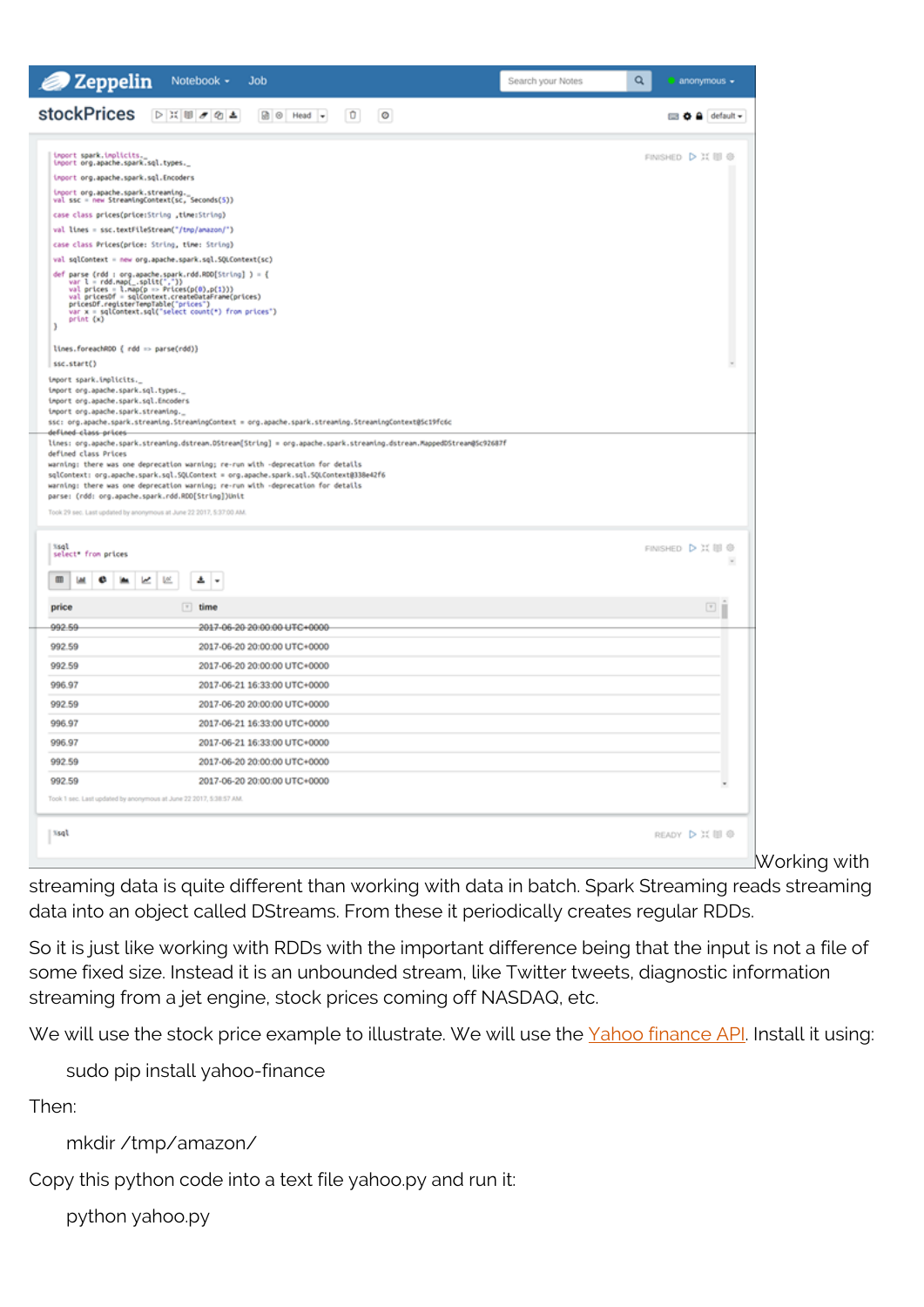This will download the Amazon stock price and write it to a file every five seconds.

```
from yahoo finance import Share
import time
f = open('/tmp/amazon/amzn.csv', 'w')while True:
amzn=Share("AMZN")
s = amzn.get price() + "," + amzn.get trade datetime() + '\n'
print (s)
f.write (s)
f.flush()
time.sleep(5)
del amzn
```
Below is the entire Scala program that we will use to process this data as a stream. It is only a simple example. You are more likely to process streaming data by first writing it into Kafka, as we did with the Twitter example. But this simple example will help you understand how to work with streaming data.

Spark Streaming actually does not handle text files very well, as we will see. Below we explain that it is not able to keep track of changes to a text file. So we have to copy these files to a new folder in order to cause Spark to pick up the changes. That is not very practical for a streaming application. But again this is just a teaching example. You are more likely to use Kafka or read a data socket than process a text file. That said, however, this code would be suitable for a situation where an application rolls over log files, like a web server or LDAP server. Because there it periodically closes the open file and creates a new one.

Having started the Python program above, run **spark-shell** and post the entire code below into the Spark command-line interpreter. You will see that it will take a few minutes to start working. Then it will take over the screen and start echoing output.

Here we break the code up into sections to explain key parts.

*(This tutorial is part of our [Apache Spark Guide.](https://blogs.bmc.com/blogs/introduction-to-sparks-machine-learning-pipeline/) Use the right-hand menu to navigate.)*

## **Scala code**

The key commands here are **new StreamingContext** and **ssc.textFileStream**.

The first takes the **SparkContext** (called **sc**, when using spark-shell) and creates a **StreamingContext**. It is the same idea as SparkContext, except it is for streaming data.

**ssc.textFileStream** looks inside the indicated folder and reads that data into DStreams without regards to any kind of format. So it is just reading bytes of information upon which we have not created any RDDs or other structures yet.

```
import spark.implicits._
import org.apache.spark.sql.types._
import org.apache.spark.sql.Encoders
import org.apache.spark.streaming.
val ssc = new StreamingContext(sc, Seconds(5))
```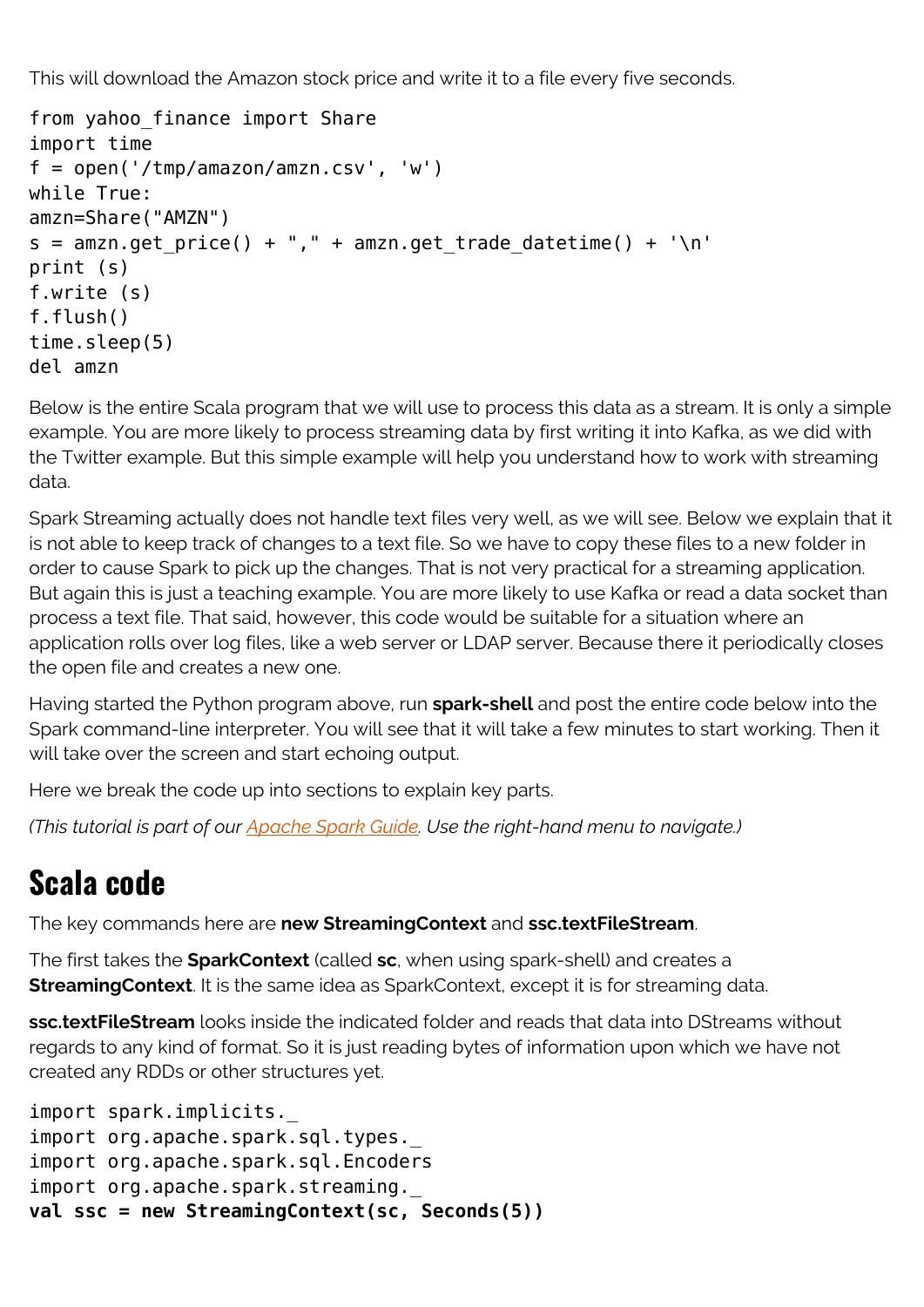## val lines = **ssc.textFileStream**("/tmp/amazon/")

The Python program writes the stock price and time into the text file in this comma-delimited format:

992.59,2017-06-20 20:00:00 UTC+0000 992.59,2017-06-20 20:00:00 UTC+0000 992.59,2017-06-20 20:00:00 UTC+0000 992.59,2017-06-20 20:00:00 UTC+0000

The next section is familiar-looking code that we use to read each line in this type of text file and split each line by the comma using **rdd.map**. However, there is not notable difference which is that Spark creates multiple RDDs when you work with streaming data. That is why we have written the function **parse** with parameter type **org.apache.spark.rdd.RDD** so that **lines.foreachRDD { rdd => parse(rdd)}** shown below will process each RDD.

In other words, here is the crucial distinction. Spark returns a whole bunch of RDDs and we use **dstream.foreachRDD** to process each of them.

The rest of the code creates a **case class** so that we can turn it into a SQL dataframe using **sqlContext.createDataFrame**.

```
case class Prices(price: String, time: String)
val sqlContext = new org.apache.spark.sql.SQLContext(sc)
def parse (rdd : org.apache.spark.rdd.RDD ) = {
var l = rddmap(.split(","))
val prices = l.\text{map}(p \Rightarrow \text{Prices}(p(\theta), p(1)))val pricesDf = sqlContext.createDataFrame(prices)
pricesDf.registerTempTable("prices")
pricesDf.show()
var x = \text{sglContext}.\text{sgl("select count(*) from prices")}println (x)
}
```
We call the function **parse** for each rdd created, as shown below.

**lines.print()** echoes the first 10 lines of the RDD in its raw format.

In the command line interpreter, nothing will happen until we run **ssc.start()**. At that point the program will continually look for new files added to /tmp/amazon and process each of them. It will stop accepting input from the keyboard and echo results to the screen.

```
lines.foreachRDD { rdd => parse(rdd)}
lines.print()
ssc.start()
```
When you run this code, wait a few seconds as it will take a while to start.

At first the program will echo the data it finds because we used **pricesDf.show()**.

```
+------+-------------------------------+
|price|time|
+------+-------------------------------+
|992.59|2017-06-20 20:00:...|
```